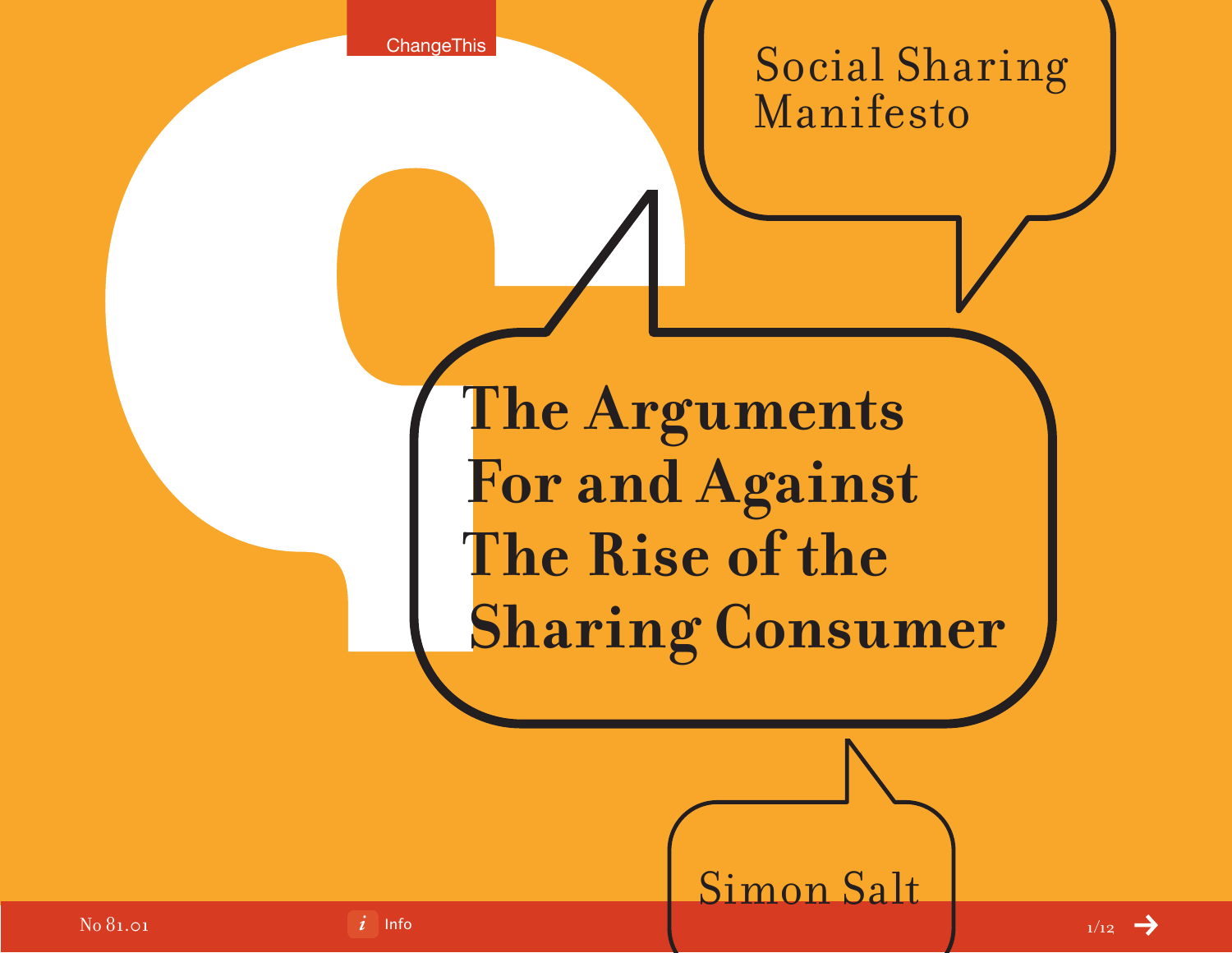*There are arguments for and against the rise of the sharing consumer. It is an argument of values and value, enlightenment and entitlement. In this manifesto, I will take both sides, beginning with the argument against.*

## **The Argument Against: The Emperor Has No Clothes**

**The age of enlightenment, which rose in the 18th century and had at its core the critical questioning of traditional institutions, customs, and morals, a strong belief in rationality and science, and lasted well into the 20th century, is slowly being replaced by the age of entitlement.**

Much as its predecessor had, this age has at its core critical questions for the traditional institutions, customs, morals and belief systems which have been held so dear by so many for so long. The past decade in particular has seen a

rise in social technologies that have encouraged, empowered and enabled people to share their thoughts, their online and offline discoveries and even the most tedious minutiae of their daily lives.

Initially, this stream-of-consciousness sharing went mostly unnoticed. The mainstream response to all this sharing was a resounding, "who cares?" But, gradually, different platforms on which to share started to appear, and the ability to share became easier. Suddenly it was no longer limited to geeks who, for the most part led lives that were only really of interest (and then only barely) to other geeks. Now, anyone who could operate a word processor or type an email was able to create a website and share the unimaginably mundane details of their lives.

As more people realized what was possible, more companies produced different ways of sharing. Wordpress, Moveable Type and Typepad enabled the creation of online journals which required no programming knowledge and could be setup in minutes, unlike more traditional websites.

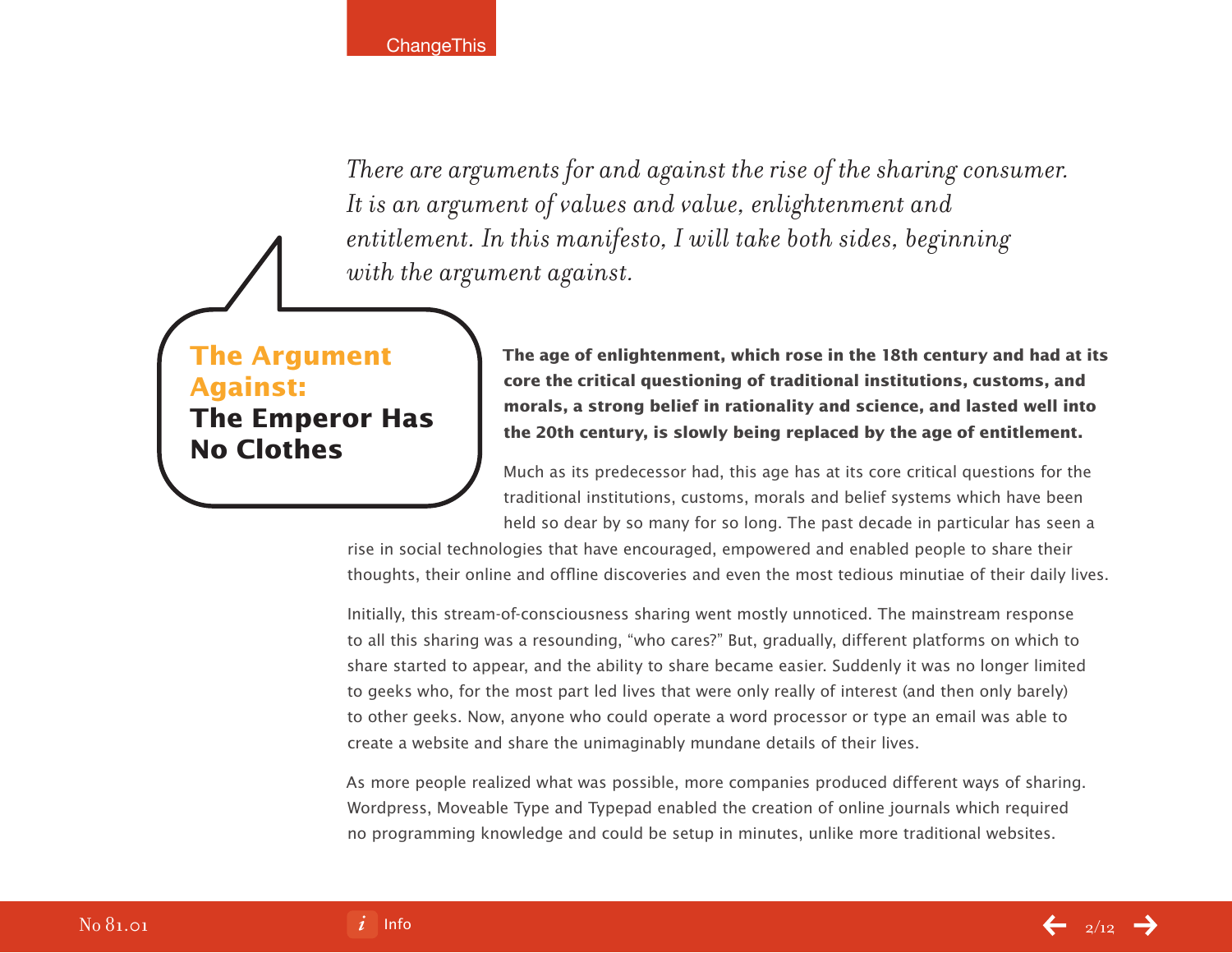Flickr, Picasa, and others encouraged the sharing of pictures. Youtube, Vimeo and others appeared and encouraged the sharing of video. Twitter, Jaiku, Plurk and more appeared, spawning micro-sharing, which initially simply increased the volume of people sharing the dull happenings of their lives.

Suddenly the online world was swamped with people sharing what was happening to them, around them and what they thought about all these happenings. The effect was similar to that of walking into a symphony hall only to find that everyone in the audience had brought their own instrument and no one had brought sheet music—everyone just played their own song. As the initial glamour of being "published" started to wear off and a large number of people ran out of "taking the dog for a walk tweets," the symphony hall turned into an echo chamber. Those who had little or no content of their own to share started to reshare content that they saw others sharing, which was often content that had been produced by yet another author.

The tools enabled this. Twitter implemented the "retweet" function after they found that it had become a popular use of its platform. Blogging platforms enabled auto posting to other sites. Tools to capture feeds from blogs and other sources enabled people to publish while away from the platforms, and so the volume of noise rose without the volume of content rising in the same ratio.

As with so much else where noise to content ratio is out of balance, the cream quickly started to rise to the top. Swiftly dubbed the "A-list", a select group of content producers became recognized as being trusted sources within their niches. Suddenly the masses realized that they had something to aspire to. After all they saw the "A-list" start to be courted in much the same way as the 20th century had seen its silver screen idols courted by the media and marketers. Now the idols of the LCD screen were being courted, and because the medium they used was much more accessible, replicating their success became the aspiration of many.

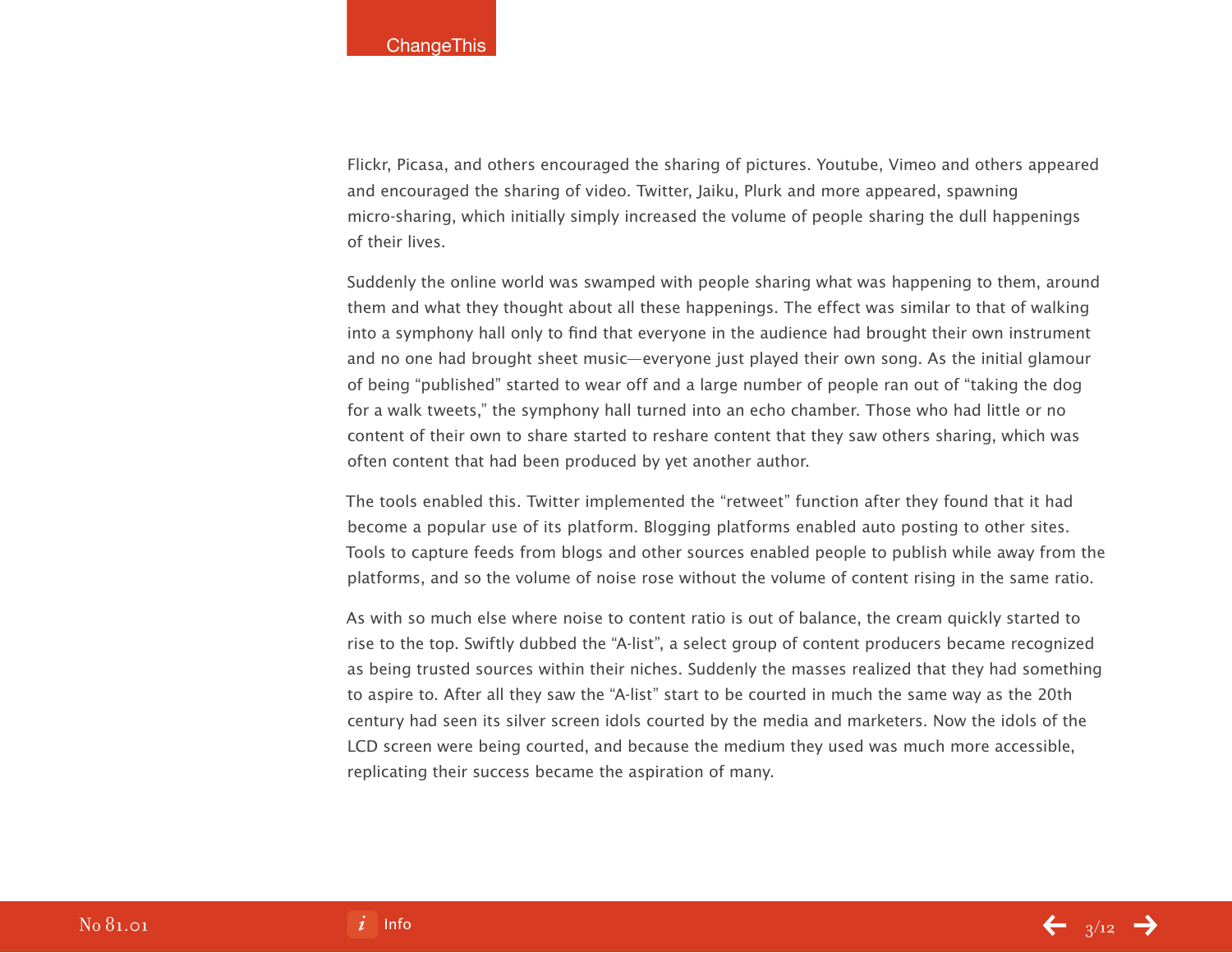This was the birth of the age of entitlement—the masses started to ask questions of traditional media, of brands, to doubt the rules of traditional commerce. For centuries, pre-dating the establishment of formalized currencies, human beings have traded products and services on a fair-exchange basis. One side offers something in exchange for something else of perceived value. It is a one-to-one relationship.

The age of entitlement has led to an incentive/influence economy. Simply put, in addition to the product or service being offered, a brand must now offer additional incentives to purchase and encourage the consumer to share their purchase via the social technologies and create additional purchases. Now both sides are offering additional value to the transaction.

#### **Traditional Model:**

**Brand(Offering) = Consumer(Payment)**

#### **Entitlement Model:**

### **Brand(Offering)+(Incentive+Reward) = Sharing Consumer(Payment)+(Loyalty+Influence)**

However, while this new model is being widely accepted by the sharing consumer, many brands are continuing to struggle with the concept. They find it increasingly difficult to define both the value of the incentives that should be offered and the value of an individual's Loyalty/Influence. Brands, especially large brands, are not used to dealing with the concept of programs that apply to individuals, but rather they deal with groups of consumers. The issue is primarily one of scale. If a multilocation brand now has to deal with customers at a local level and act like a mom & pop store, where are the economies of scale? How do they create a program that has broad appeal, yet is attractive enough to sway influencers and have them act as a force multiplier for the brand message?

While the sense of entitlement amongst sharing consumers spreads, and they continue to ask "don't you know who I think I am?" brands are left wondering what happened to the intrinsic

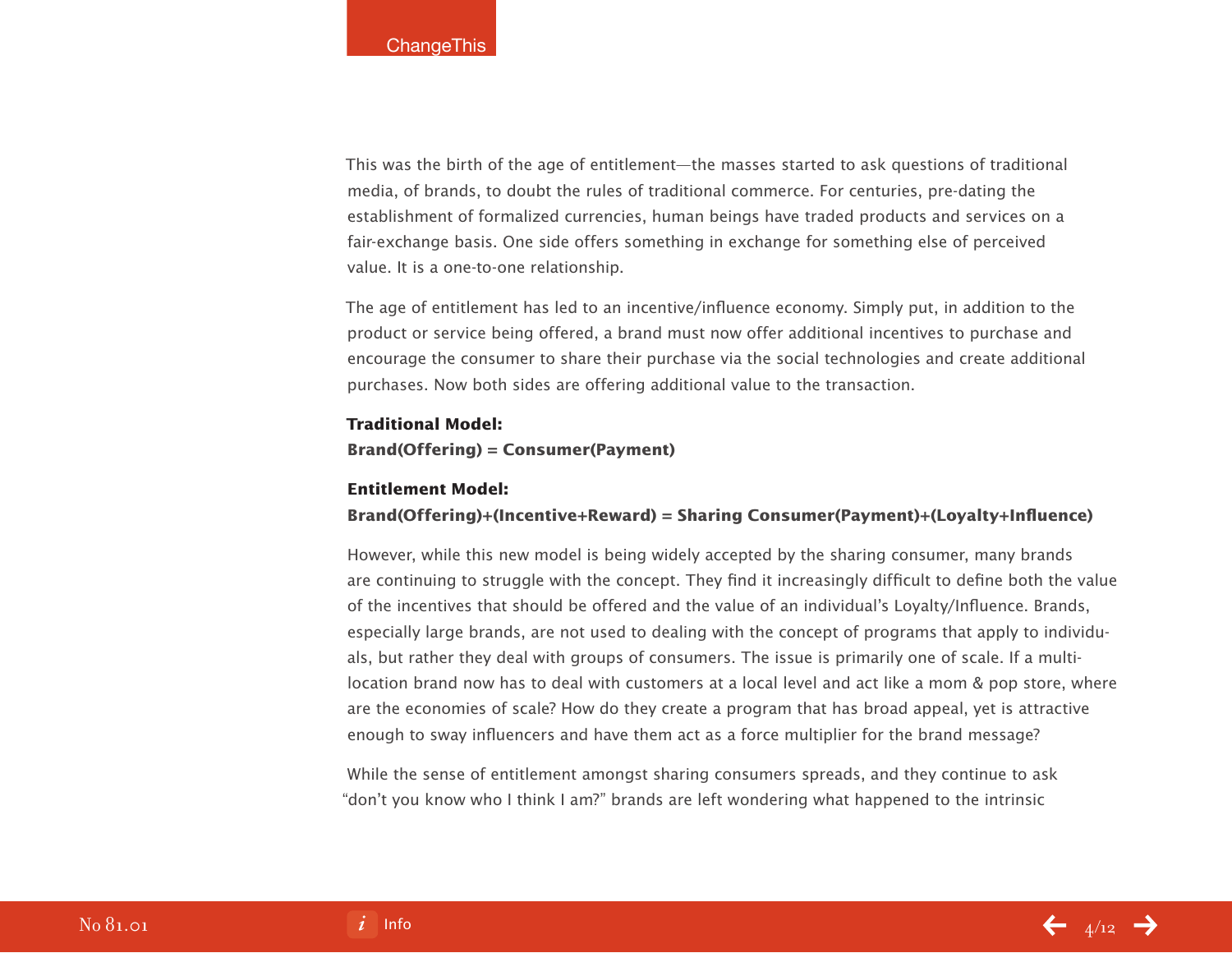value of their offerings and what happened to the days when just putting their logo on a bag or a piece of clothing was enough to get people to "pimp" their brand.

At the same time, brands who do embrace this new economy are left trying to justify the methodology without being able to track results directly to sales. If all this sharing is so great for a brand, where are the revenue numbers to justify it? Any program that simply raises awareness (unless the brand is unknown or the product completely new) and doesn't move the revenue needle is most likely a fairly empty campaign. There has to come a point where the testing of shiny new objects meets the harsh realities of revenue-driven activity.

Is the economy of sharing and the age of entitlement that it has created a case of the emperor's new clothes? Are marketers just too scared to be the ones to point out that all this sharing, while very nice, doesn't actually mean anything beyond the competition of having more "likes," "followers," "fans," etc. than their rivals? Has the myth of social media influence become accepted in the same way that the earth was once perceived as flat—we are told it is true by those we hold in esteem, and therefore it must be true? Are marketers and other professional communicators so convinced of the value of "earned media" as sold to them by PR companies that they now truly believe social media is free media and that partnering with an over-sharer can replace their previous media buys?

Some pundits want to have their cake and eat it too, recommending spending on ads that are known haunts of the sharing consumer in an attempt to drive earned media. In this way, the focus becomes one of producing something "viral," so much so that job titles have been changed or created to reflect this—"Director of Viral and Social Marketing" is the title of a job posted as recently as January 2011 for a well known technology company based in California. But if it's almost impossible to know what will go viral, how do one "direct" it? What does "viral" look like? Is it a bare-chested man on a horse comparing himself to the man on the couch sitting next to you? Is it rapping gerbils selling cars? Is it electronics being blended? Is viral marketing, to quote the old and slightly worn adage, like pornography—you know it when you see it?

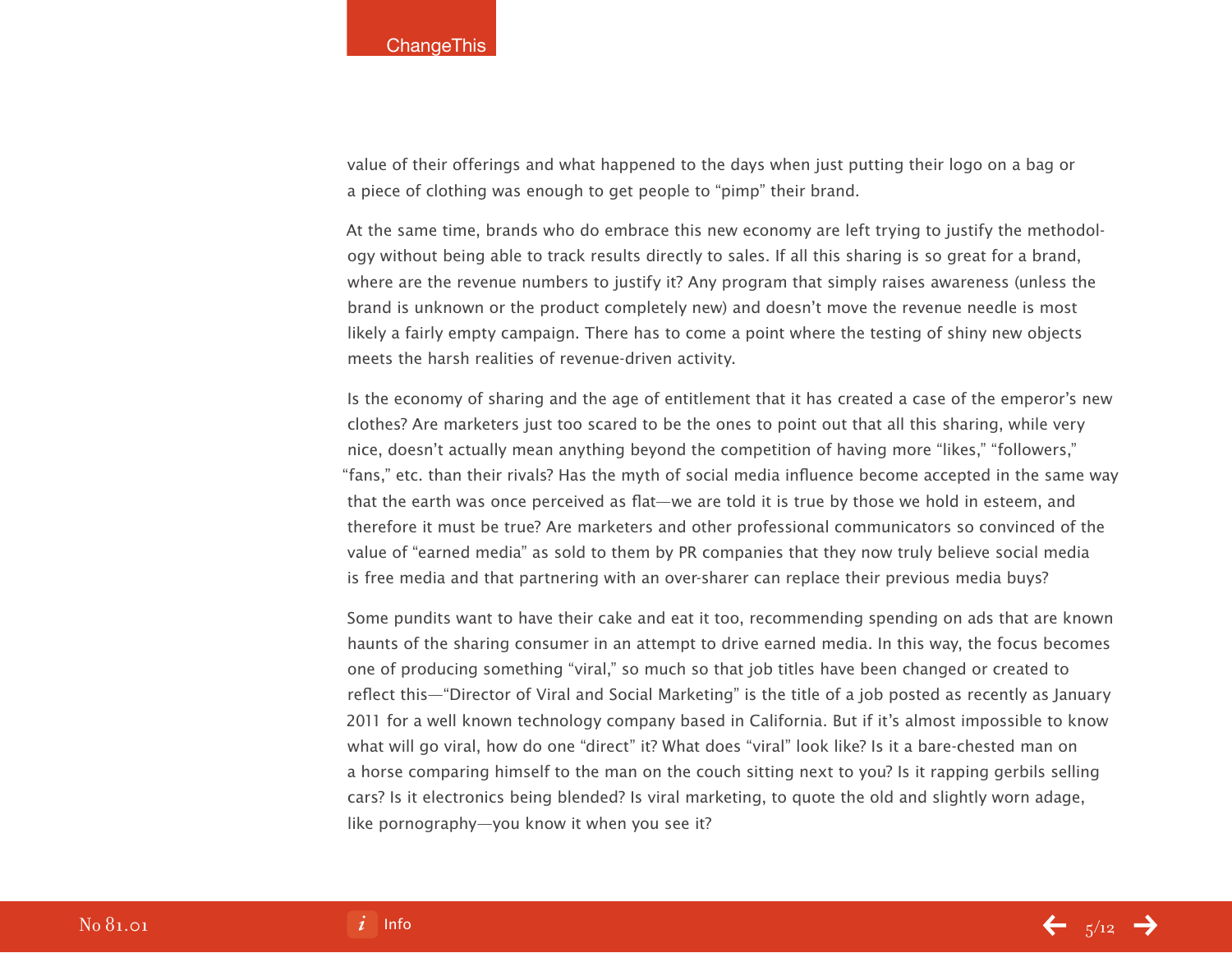Will all this investment of hope and money into "viral" marketing achieve anything beyond the redefining of the "chattering classes?" A term once ascribed to journalists who posited themselves as arbiters of conventional wisdom, will the new chattering classes be the over-sharers, the citizen journalists currently typified by both traditional and new media's favorite social media category that of the "mommy blogger?"

# Will all this investment of hope and money into "viral" marketing achieve anything beyond the redefining of the "chattering classes?"

Who buys into this type of media, who closes their eyes to the nakedness of the emperor? And why do they choose to believe that, even in the face of no sales numbers, this methodology is still sound? Perhaps David Ogilvy, writing nearly three decades ago foresaw this trend as he did so many others, when describing the "new" wave of advertisers:

**"Their stock-in-trade includes ethnic humor, eccentric art direction, contempt for research, and their self-proclaimed genius. They are seldom found out because they gravitate to clients who, bamboozled by their rhetoric, do not hold them responsible for sales results." David Ogilvy – Ogilvy On Advertising 1983**

When finally the emperor is revealed to be naked, what will cover his embarrassment, what will the gurus, snake charmers and experts replace the power of the sharing consumer with next?

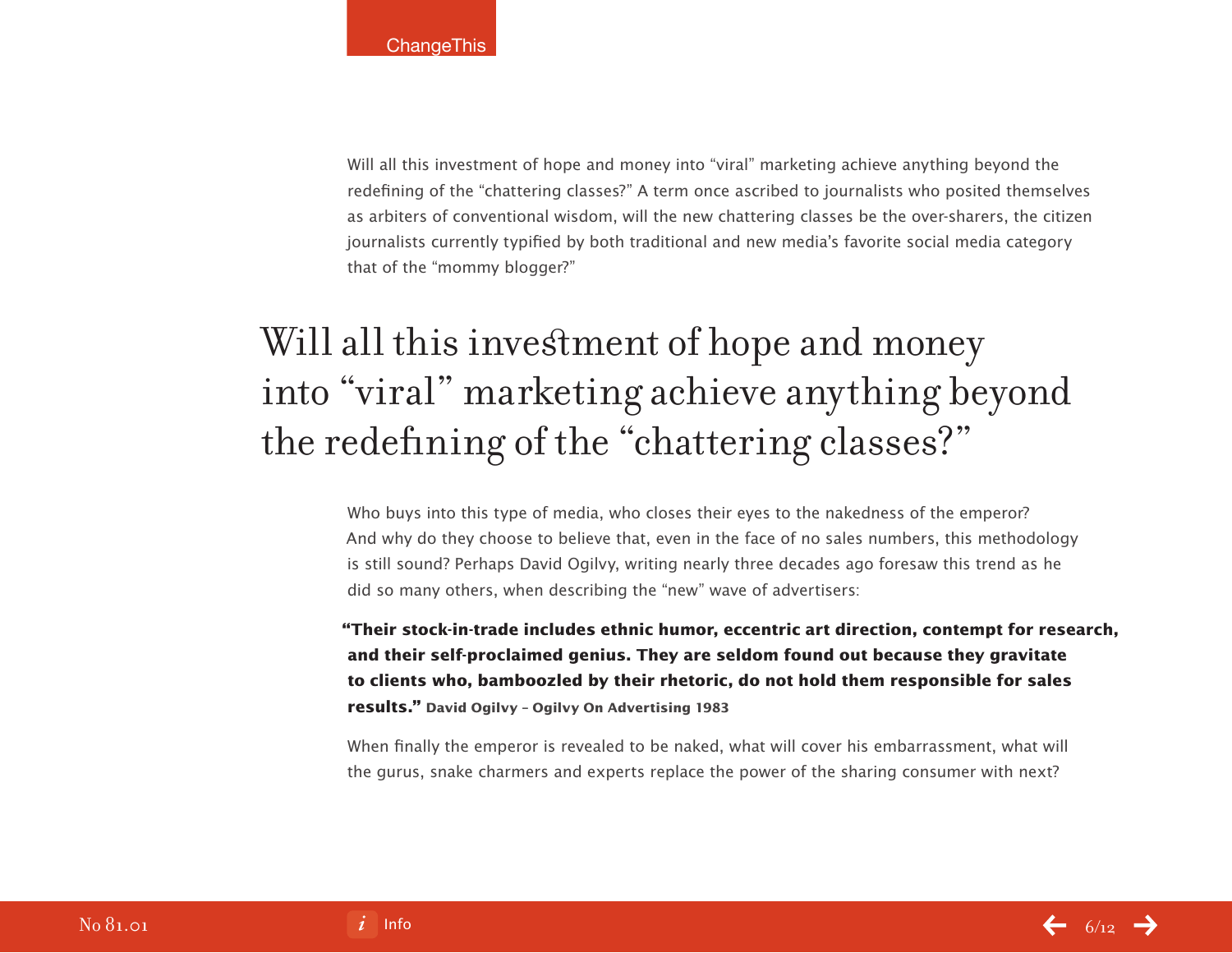**ChangeThis** 

## **The Argument Favor: The Emperor's New Airwalks**

**Nothing has really changed, even with the popularity of terms like social consumer, sharing consumer etc.—people have always shared.** Whether sitting around the campfire, standing at the water cooler, or chatting over the garden fence, human beings share their opinions with others. If those opinions prove to be useful, that person will be sought out for an opinion about other things and on a more frequent basis.

Social technologies have simply provided the ability for opinions to be s hared with a much larger audience. Brands and marketers are recognizing that certain individuals share their opinions more frequently than others and because these sharers are erudite, entertaining, well researched or just shocking, they attract listeners. These listeners will often repeat what they have learned from the original sharer and this can lead to an echo chamber effect that can make it challenging at times for people to find the original source of the information, making identifying influencers difficult.

Of course, the type of sharing varies from consumer to consumer, not all choose the written word; video, audio, and pictures are also part of the sharing consumers' toolbox and this variety allows for greater levels of creativity. Persuasion is no longer limited to just the best orator, but can be created through great visuals as well.

Technology figures greatly in this trend toward the visual with applications that can create special effects, enhance, modify and even insert elements that are purely virtual into a picture, and therefore provide the sharer with a level of skill that otherwise might have eluded them. But does this technology-enhanced sharing really make a difference to brands and marketers, or is it just fluff that has no connection to the bottom line?

There are a growing number of case studies that show this not to be true.

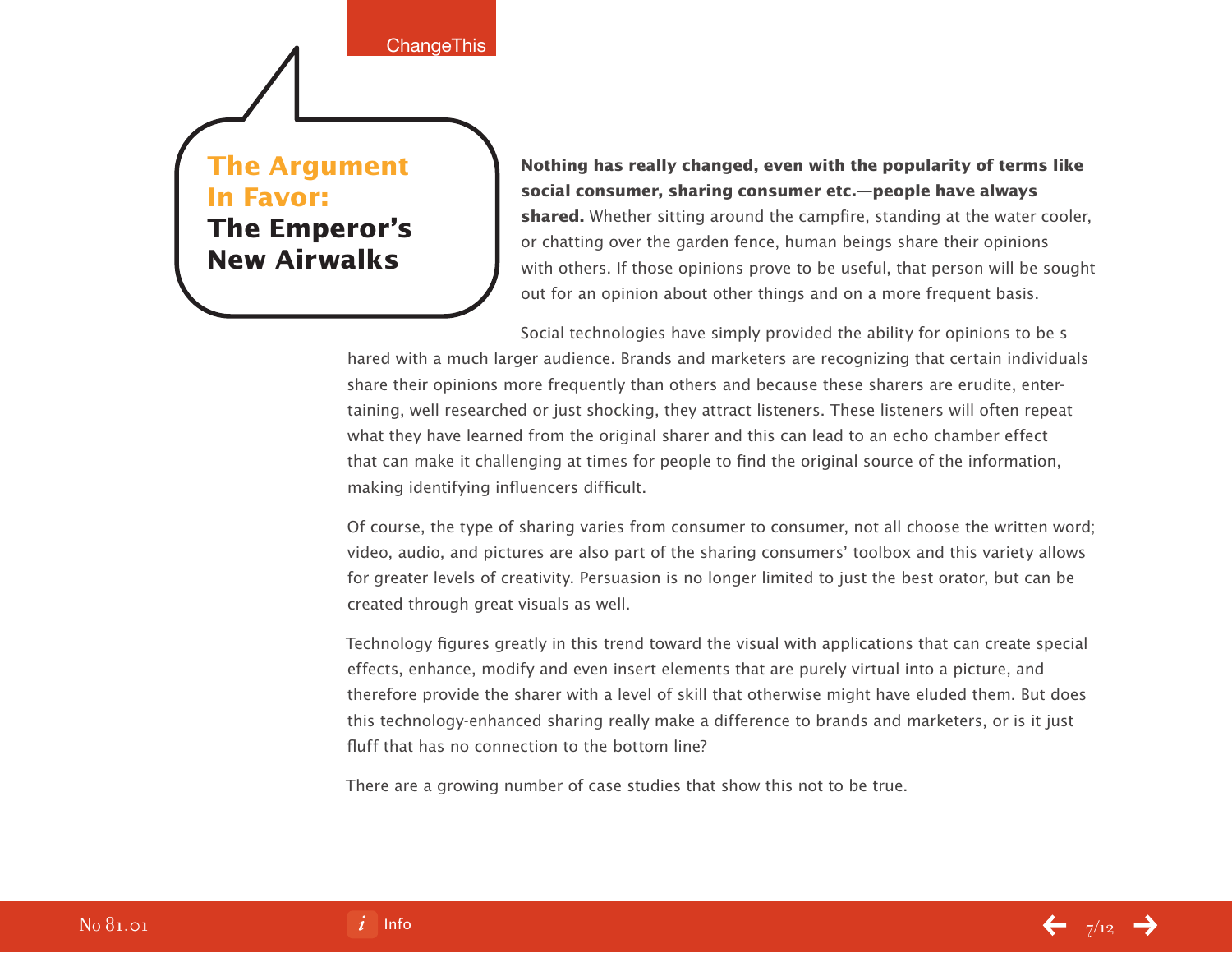Take, for example, the case of the partnership between shoe brand Airwalk and location sharing app GoldRun. Following the trend for "Pop-Up" stores (the temporary stores that allow the marketing of a particular product or service without the expense of a more permanent location), Airwalk used the GoldRun app to create a virtual store that allowed users of the app to view and purchase a limited edition line of shoes. Airwalk had 300 pairs of men's and 300 pairs of women's shoes available, and they sold them all through the location sharing, picture sharing app. In addition, Airwalk received more traffic on its website than it had since its inception. The virtual stores themselves were tweeted over 20k times and were covered on nearly 100 sneaker/style blogs. This additional coverage can only be described as earned media.

Selling a product from a store that doesn't exist and driving record setting traffic to an online store by simply having people share pictures of themselves with a virtual product is definitely a clear indication that sharing is a powerful tool and, done in the right way, most definitely impacts the bottom line of businesses. What this example also highlights is that while it is great to have an "A-list" influencer sharing about a brand, having sufficient numbers of less elite sharers can have a significant impact as well.

Sharing consumers are more sophisticated than their more traditional counterparts, they are aware of the value of their sharing. Some use tools to monitor that perceived value. Tools such as Klout assign a rating to a sharing consumer which is meant as an indicator of that sharing consumers' ability to influence others into taking action.

There is much debate over the accuracy of these tools and what they are in fact measuring. Are they measuring popularity or are they measuring influence? Perhaps they are measuring an as yet undefined social phenomenon singular to the sharing consumer community. Whatever it is that they are measuring, the sharing consumer utilizes these tools to find ways in which to enhance their own status and therefore finds strategies that will increase their perceived influence.

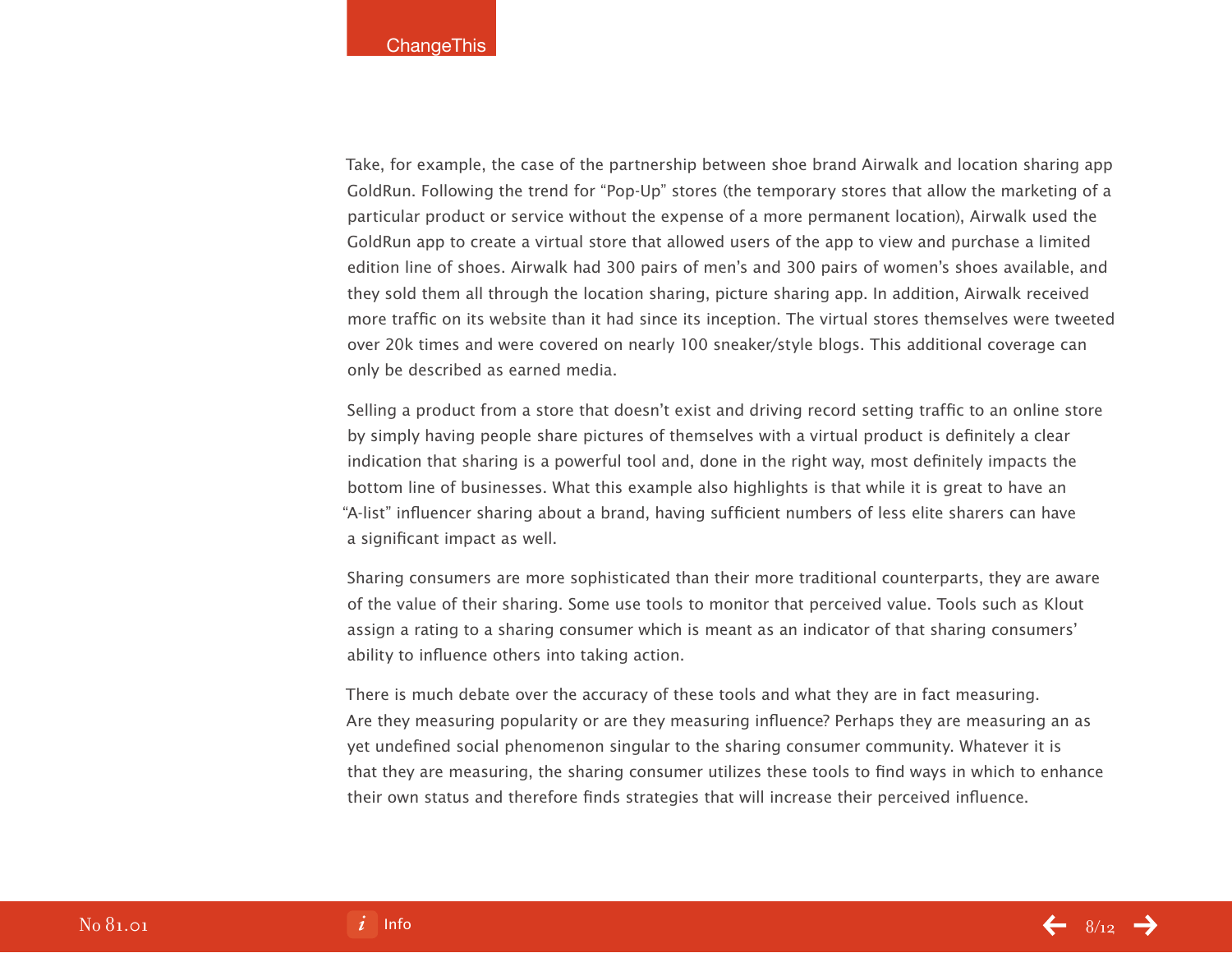This, in turn, creates a refined category of sharing consumer, the ultra savvy sharing consumer who shares not just because they wish to provide useful information to others, but do so to enhance their own reputation, to become known as the go to person for information about a particular topic—or range of topics. They are, in effect, building their own personal brand.

This is not a bad thing. In fact, for brands, this is excellent news. While these ultra savvy sharing consumers are working hard to become recognized as reliable sources in a particular area, brands can both assist them by providing useful, timely information and by creating partnerships that enable the brand to utilize the network built by the sharing consumer as another channel through which its message can be communicated.

Of course, to some this sounds somewhat soulless. However, it has to be remembered that this is a business practice we are discussing, not a lifestyle choice. The sharing consumer understands the new paradigm and embraces it. They seek out brands that are also embracing it and want to partner with them. Perhaps there is an intersection of a previous brand affiliation for the sharing consumer or, perhaps, having noticed that the brand is already partnering with some sharing consumers they will consciously decide to join the conversation and promote themselves to the brand in the hopes of being rewarded more fully.

There is a synergy in these partnerships. The brand gets access to the network developed by the sharing consumer, and the sharing consumer gets an enhanced reputation by being seen in association with the brand by their network—along with whatever rewards the brand has created to entice the sharing consumer to continue sharing about them in the first place. The more exclusive these rewards are the better, because the sense of exclusive access is what helps enhance the reputation of the sharing consumer and makes them the focus of their network. When they are perceived as being the holders of inside information, of having access to information before others, then their value amongst their network will rise.

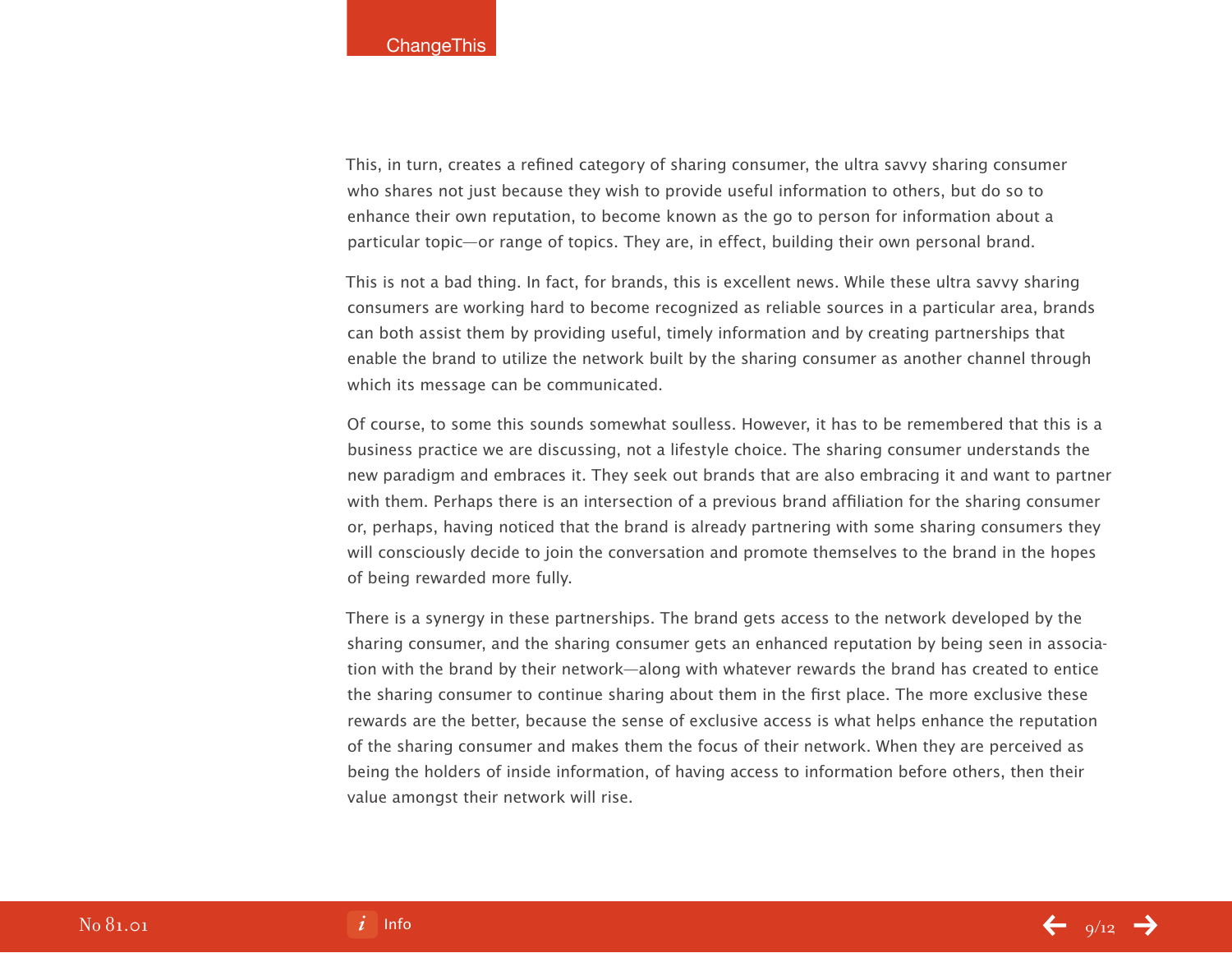For example, creating an exclusive event, something that has shareable moments—especially those that can be photographed, videoed, etc.—and that will show just how much exclusive access the sharing consumer has, is a tactic that has shown itself to be a good investment for brands seeking to engage the sharing consumer.

# Sharing consumers are more sophisticated than their more traditional counterparts, they are aware of the value of their sharing.

The sharing consumer is the cyber age's celebrity. Often recognized at events, they in turn become objects of sharing. Other, lesser known sharing consumers want to be seen with these cyber-celebrities. Interestingly, personalities from the more traditional media such as television and film are also exploiting the same tactics as the sharing consumer as an alternative channel to promote their own brand within this growing community. In doing so, they fuel the drive toward celebrity through sharing.

Starbucks ran a campaign during the holiday season of 2010, utilizing the cup sleeves at their outlets with the slogan "Stories are gifts–Share" and this is exactly what the sharing consumer wants to hear from a brand. They want to know that their sharing is welcomed, encouraged and will ultimately lead to a reward.

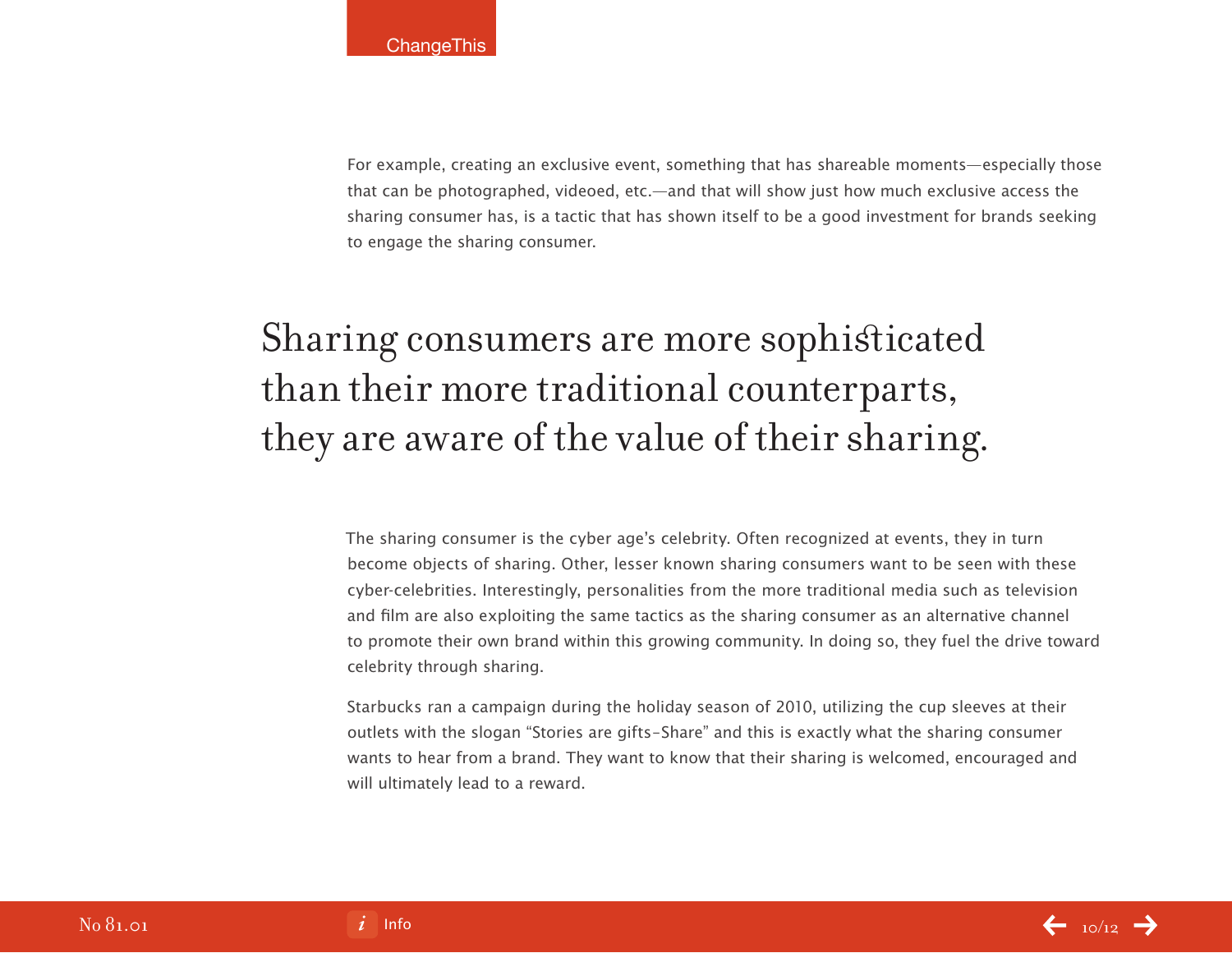Of course, brands must be aware that the sharing consumer isn't just the kumbaya singing brand advocate pushing the party line out to their network. They are also critics. When a brand gets it wrong, these sharing consumers are the first to out the brand and to do so very vocally.

Without the appropriate outreach channels in place, a brand can be left struggling with a sense that the story has gotten away from them before they have even had the chance to respond. Having a network of its own, in the same way that a sharing consumer has, is one way for a brand to defend itself - providing of course that they have also taken the appropriate measures to fix the problem, as no amount of brand advocacy will cover a problem that is not being addressed effectively.

At some point we can expect to see the sharing consumer reach a threshold of activity after which they will simply achieve a saturation point within their network and will start to see a diminishing return on their sharing—information overload—which rather than enhancing their reputation will only diminish it. Brands need to monitor for this as much as they do for new influencers; having a reputation as a brand that burns out its advocates is definitely not the way to create engagement.

In the final analysis, the sharing consumer is here to stay. They are not a new construct of the digital marketing age, but simply the latest manifestation of the storyteller in a consumer driven age. **As both brands and consumers wake up to this reality and start to embrace the new paradigm of the sales relationship, we can expect to see more and more people engaging in this type of activity.**